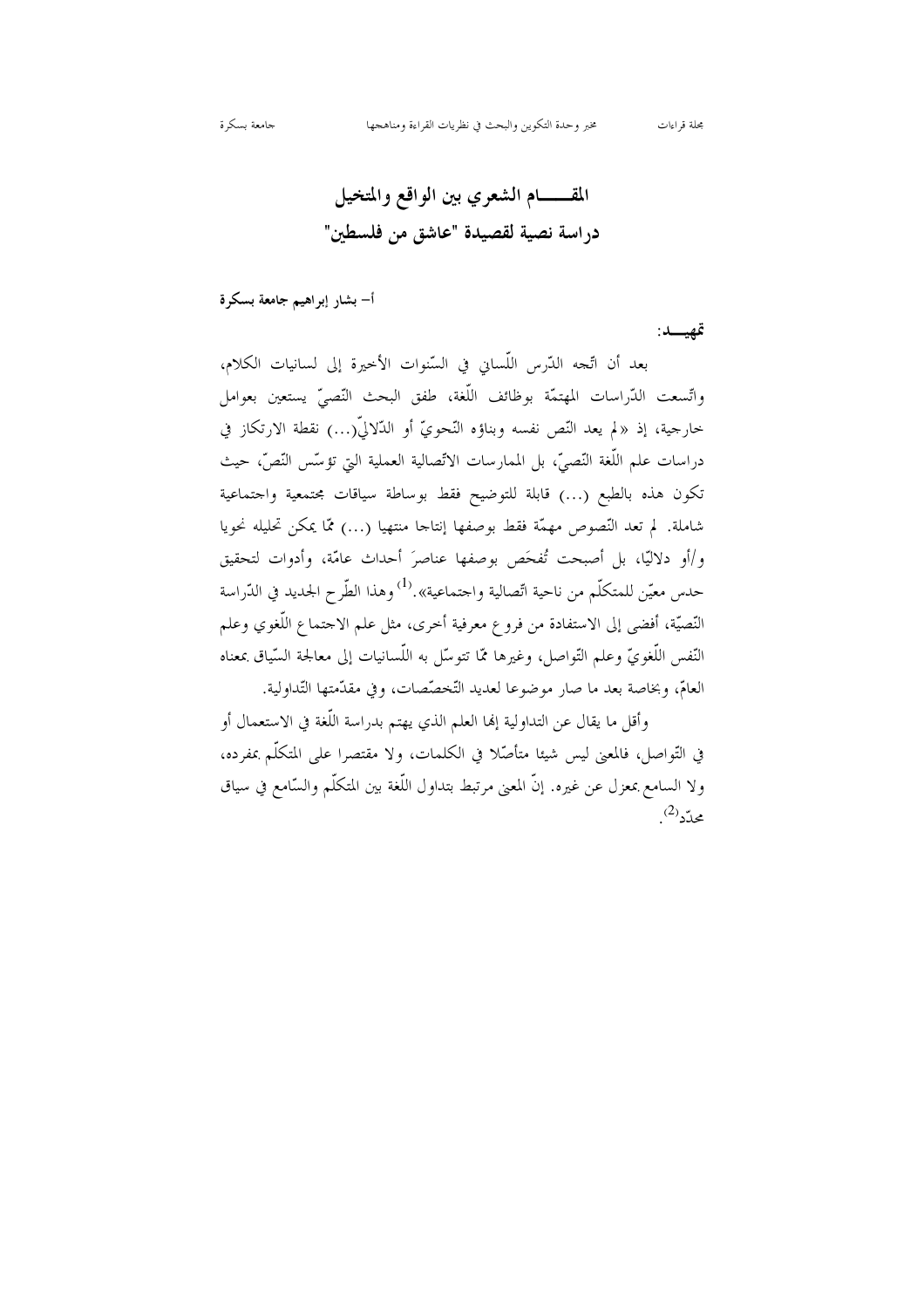## في مفهـــــوم المقام:

يتداخل مصطلح المقام في الدراسات اللسانية والنقدية الحديثة مع مصطلح السياق بصورة كبيرة، وربما هذا راجع لكونمما قد شغلا اهتمام اللسانيين في زمن متقارب، توجه فيه البحث نحو النص والخطاب. لكن من ينعم النظر بين المصطلحين يجد فروقا بينهما، فالسّياق يتسع ليشمل عناصر الموقف الكلامي من متكلم ومستمع ومناسبة<sup>(3</sup>)، والعلاقات الاحتماعية والثقافية والنّفسيّة التي تحيط بإنتاج الملفوظ، وهو ما يسمى بالسياق الخارجي، كما قد يضيق ليدل على تجاور لغويٍّ محض(وحدات معجمية، صرفية، تركيبية)، <sup>(4)</sup> تتفاعل فيما بينها لتحدث دلالة لم تكن لها قبل الدحول في ذلك المجموع، وهذا ما يسمى بالسياق اللغوي. بينما ينحصر المقام في العناصر الخارجية التي تحيط بإنتاج النص. وهذا موقف جل الدارسين لكنه لم يسلم من المعارضة؛ فمحمد العمري يقدم اقتراحًا جديدًا قائلًا «لا بد من التمييز بين المقام والسياق، وذلك بحصر الثاني في العلاقات بين الوحدات اللسانية داحل التركيب: سياق كلمة أو وحدة صوتية مثلا»<sup>(5)</sup>.

إنَّ ما يعنينا–هاهنا–هو المقام (السَّياق الخارجيّ)، الذي يشمل عناصر الفعل الكلامي؛ من متكلَّم، ومتلق، والزَّمان الذَّي يحكم النَّص، والمكان الذَّي يؤطِّره، والأطراف المشاركة، والوساطة وهلمّ جرًّا، بيد أنَّه ليس من الضروري الإجابة عنها كلُّها، فبحكم معالجتنا خطابا أدبيا سنكتفي بالإحابة عن:

> المتكلَّم: الشاعر محمود درويش. المتلقّى: جمهور القّراء. زمان النّص: 1966. المكان المؤطّر: ؟ الوساطة: ديوان مطبوع الموضوع: قصيدة شعريّة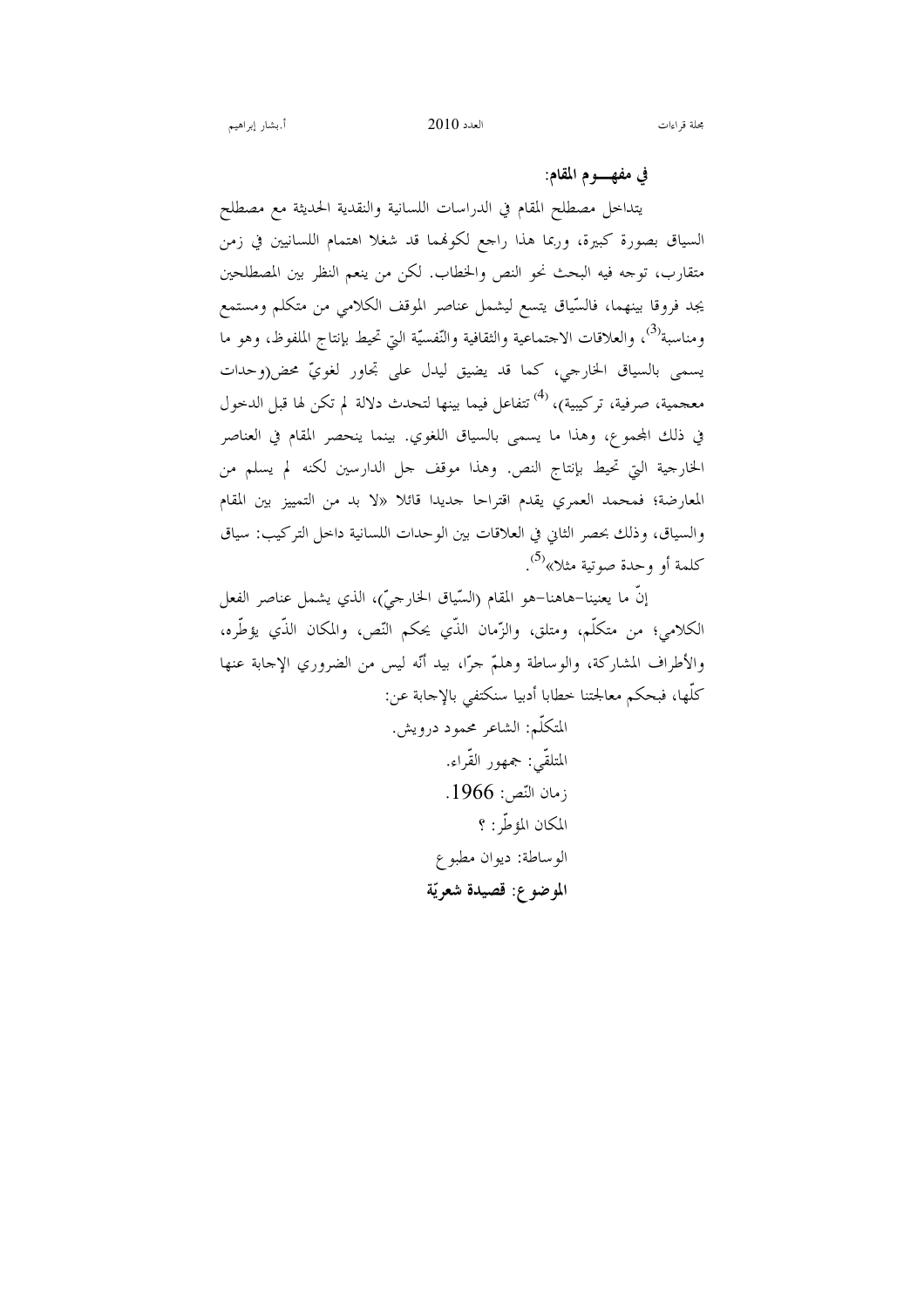أ.بشار إبراهيم

تكاد تتّسم العناصر السّابقة بالعمومية، وفي تيك خصوصية للخطاب الشَّعريِّ، إذ إنَّ المقام في الأعمال الأدبية والشَّعريَّة منها بخاصَّة لا يتشبَّت بالواقعية والعينية بقدر ما يتّصف بالسّموّ عن الواقع والإطلاق. وبعبارة أدق «إنّ الرّسالة الشعرية تفتقر إلى السياق، إذ تنتمي إلى تواصل تخيَّلي ومفترض بين الباتَّ والمتلقَّى، فالمبدع يجرّد من ذاته ذاتا تخيلية، تمكّنه من احتلاق سياق معيّن يضمن له التّواصل والتفاعل وبثَّ الرَّسالة، كما أنَّ المتلقَّى يقلب اللُّغة، فيتخيَّل ذاتا تبتٌ له الرَّسالة وتعتبره مقصودا ها، فيتفاعل وينجز حدث القراءة، ثمّ يتخيّل سياقا معيّنا لهذا الحدث وذلك التِّفاعل» <sup>(6)</sup>. وبالنّسبة لخطاب"عاشق من فلسطين" فإنّه يتراوح بين المقام الواقعيّ والتَّخيلي، وتتناهى فيه الحسيَّة بالتَّجريدية من أجل تمثَّل الواقع الحسَّى الفعلي في صورة جمالية ممكنة، ولكي نستشفَّ مغزى هذه الطريقة في الكتابة جدير بنا أن نجيب أولا عن السَّؤال الآتي: من هو المتكلَّم في هذا الخطاب؟

## 1– المتكلّم

يمثّل المتكلّم أحد عناصر المقام الرّئيسة؛ بل يعد«الذّات المحوريّة في إنتاج الخطاب، لأنَّه هو الذَّى يتلفَّظ به من أجل التَّعبير عن مقاصد معيّنة، (…) ويجسّد ذاته من خلال بناء خطابه باعتماد إستراتيجية خطابية، تمتدّ من مرحلة تحليل السّياق ذهنيا والاستعداد له بما في ذلك احتيار العلامة اللُّغوية الملائمة وبما يضمن تحقُّق منفعته الذاتية، بتوظيف كفاءته للنّجاح في نقل أفكاره بتنوّعات مناسبة».<sup>(7)</sup> هذه الامتيازات التّي يملكها المتكلَّم والخطوات التَّى يسلكها تجعل مقاربة المعنى في النَّصِّ دون استحضاره أمرا فاشلا، وبخاصَّة أنَّ جزءا من النّصوص المتداولة يوميا تفهم في إطار مقاصد المتكلَّمين، وتؤدّي وظيفتها تبعا لمكانتهم في البنية المحتمعيّة.

إنَّ المرسل للفعل اللُّغويِّ يبني عالمه كشيء ويبني ذاته أيضا من حلال الخطاب الذّي ينتجه ويتكوّن فيه وينتج عنه في الآن ذاته <sup>(8</sup>)، وهذا ما يرسخ سيرورة اللُّغة، وميزمَّا الاحتوائية الضامنة لتفسير نفسها وغيرها، فما وصل إلينا من خطابات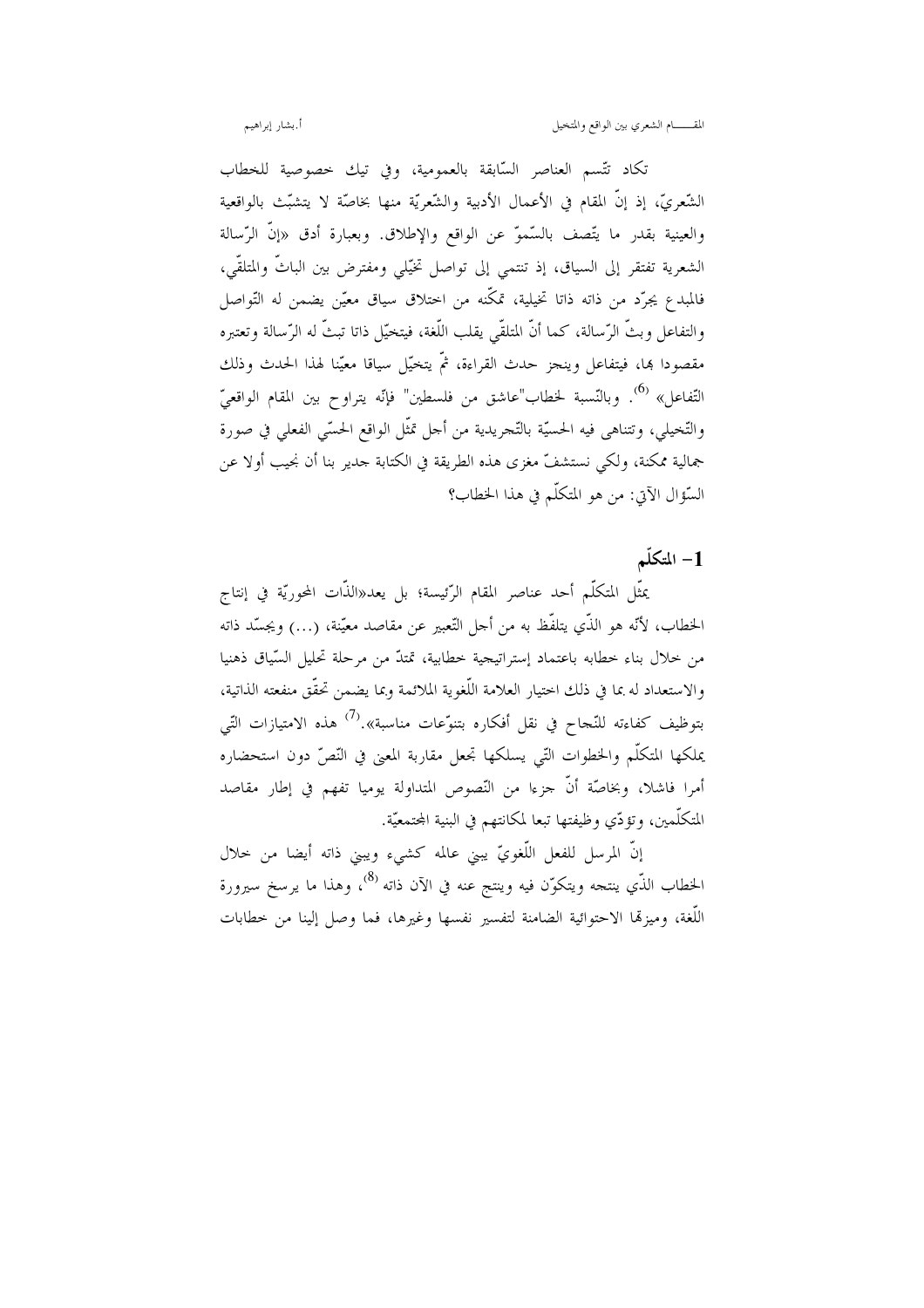مكتوبة منسوبة إلى ذوات غائبة لم تعرقل فهمنا لها ومعرفتنا لمنتجيها من حلال لغتهم فقط. ومن جهة أخرى تسهم طبيعة النّصوص في استكناه خصوصيات المتكلّم وتحديد كيفية التعامل معه، فالنص يفضح صاحبه وربما كان ذلك ناتجا عما تولده الثقافة الخاصة بالمتكلم من معجم حاص يخضع وحوده في ذاكرة المتكلم إلى المستوى الثقافي والاجتماعي؛ كأن يكون معلما أو عالما أو طبيبا أو كاتبا، كما يخضع في استخدامه لطبيعة الموقف اللغوي بكامله من جهة، ولموقف المتكلم موضوع الحديث ومن المخاطَب، <sup>(9)</sup> فالنّصوص الشعرية تنتج من ذات خاصّة، إنّ«الإنسان الشاعر هو المتّحد مع ذاته والذَّي يواجه الأشياء القائمة ببراءة وبنبرة تفيض عشقا تجعل من الشعر في النّهاية المسكن الوحيد للإنسان والخلاص الحقيقى للنّفس من سيوف الانتظار والمطاردة». <sup>(10)</sup>

والمتكلَّم في هذا الخطاب هو الشاعر محمود درويش بمــــا أن الديــــوان الذَّي أُخذت منه القصيدة منسوب إليه، وهو شاعر فلسطيني معاصر سخَّر شعره للدِّفاع عن وطنه المغتصب. ولكن إلى أيّ مدى صدق شعرُه ذاته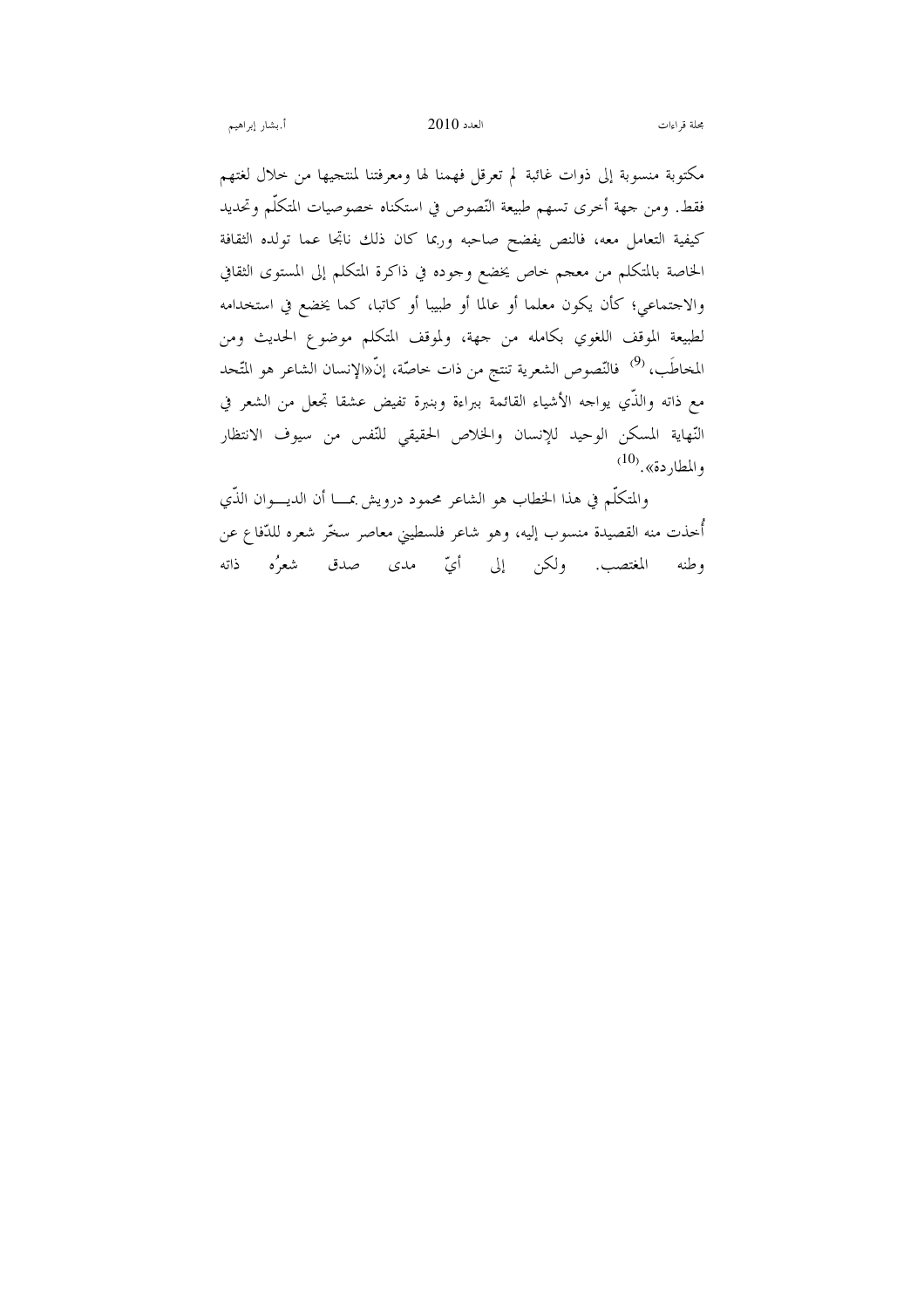الو اقعية؟

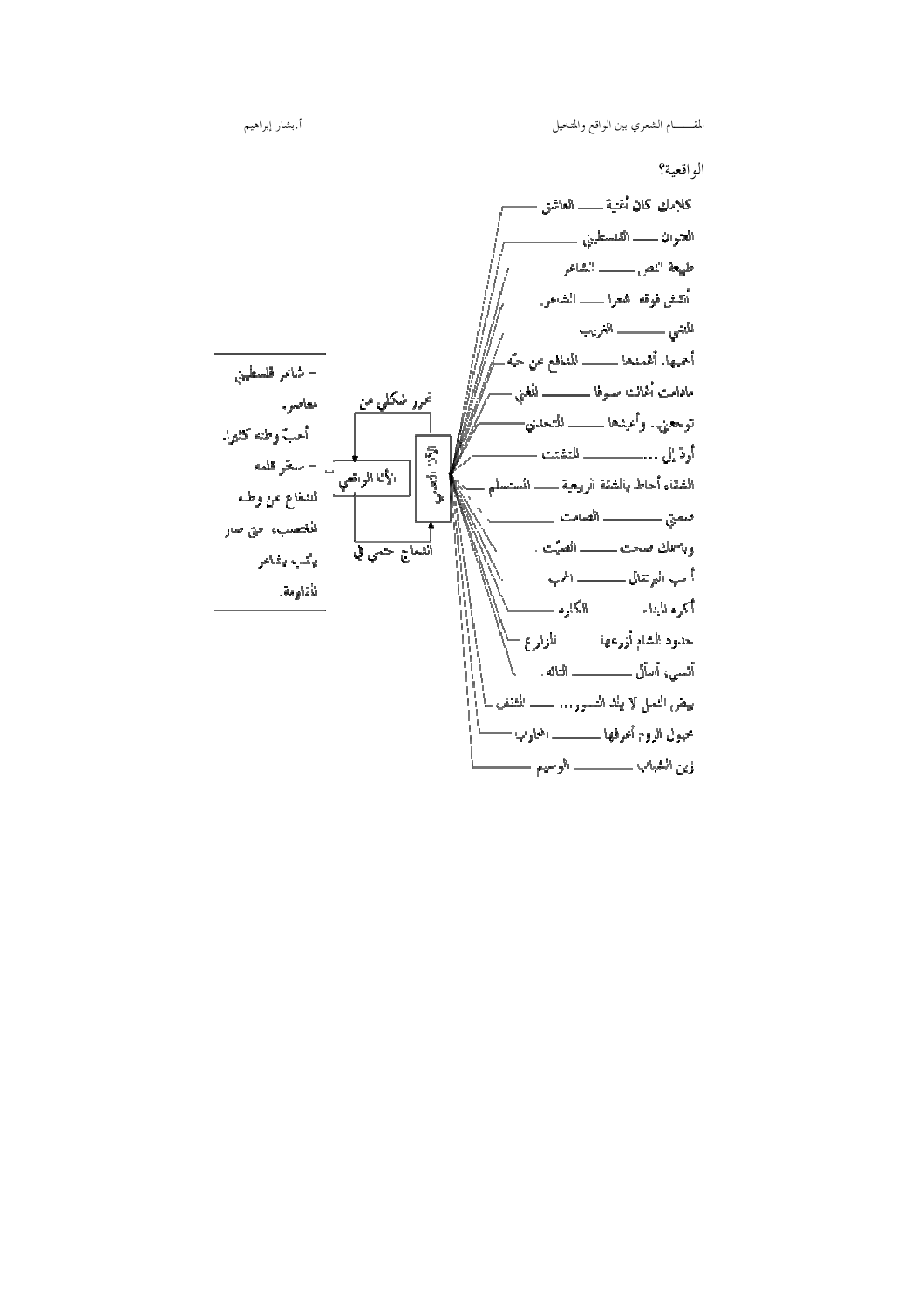القراءة السّطحية للعنوان والخطاب تدلُّ على قصّة حبٌّ وهيام يعيشها الشاعر مع ذات أنثوية، وإذا ما استثنينا بعض اللُّفتات السَّريعة من الشاعر (مرثية الوطن، نكتبنا…) فإنَّ هناك تمايزا كبيرا بين ما هو مفترض في الأنا وما يفعله الأنا النَّصيِّ.

إنَّ ما يقدَّمه الأنا الواقعيَّ وما يختزنه ذهن المتلقَّى يعدَّ ضئيلًا حدًّا مع ما يُستنبط من الأنا النَّصَّىِّ، فالشاعر استطاع أن يبني ذاته الفريدة في النصِّ، ويشكِّلها وفق ما تمليه رغباته ومعتقداته وتصوّراته، هذه الذّات التي اكتسبت فردانيتها من تعددها وتناقضها في الآن ذاته؛ إذ كان الأنا النَّصَّىّ عاشقا وشاعرا وفارسا، كما كان مشتَّتا وملتئما. على أنَّ هذه السَّمات المتجاوزة للاعتيادية ما انفكَّت عن ملامح الواقعيَّة، وبخاصَّة في الأركان الركينة في إيديولوجية الشّاعر (الشّاعريّة، الفلسطينية، المقاومة) .

وفي مقابل ذلك يُظهر الخطاب الشّعريّ حالة توتّر يعيشها المبدع بين الأنا الشُّعريّ والواقعيّ، ناجمة عن دوام الاطِّلاع إلى التَّحرّر ولو بالمحاكاة الملتوية الموحية لما وُحد في الواقع أو ارتسم في الذّهن، ومع ذلك يظلّ الشاعر محكوما بنسبة ما لميكانيزمات التَّواصل وفي مقدَّمتها المتلقَّى.

يدنو المتكلَّم من متلقَّى رسالته بالبراعة في استشراف مكامنه وأحاسيسه، واستثمارها بصورة أو بأحرى في بناء حطابه، وعليه يصبح تشظّي الذّات النّصّيّة شعريًّا، وتنوَّع أحوالها وتعدَّد أدوارها نتيجة مرتقبة لاتِّساع وشمولية القرَّاء.

إنَّ التَّواصل بين المتكلَّم والمتلقَّى في الخطاب الشَّعريِّ والأدبي عموما حالة خاصَّة، قلَّما تحكمه المباشرة والعينية بالنَّسبة للكاتب والقارئ، ولعل في الرَّسم الآتي تقريبا لطبيعة المتكلّم والمتلقّى في العمل الأدبي:<sup>(11)</sup>

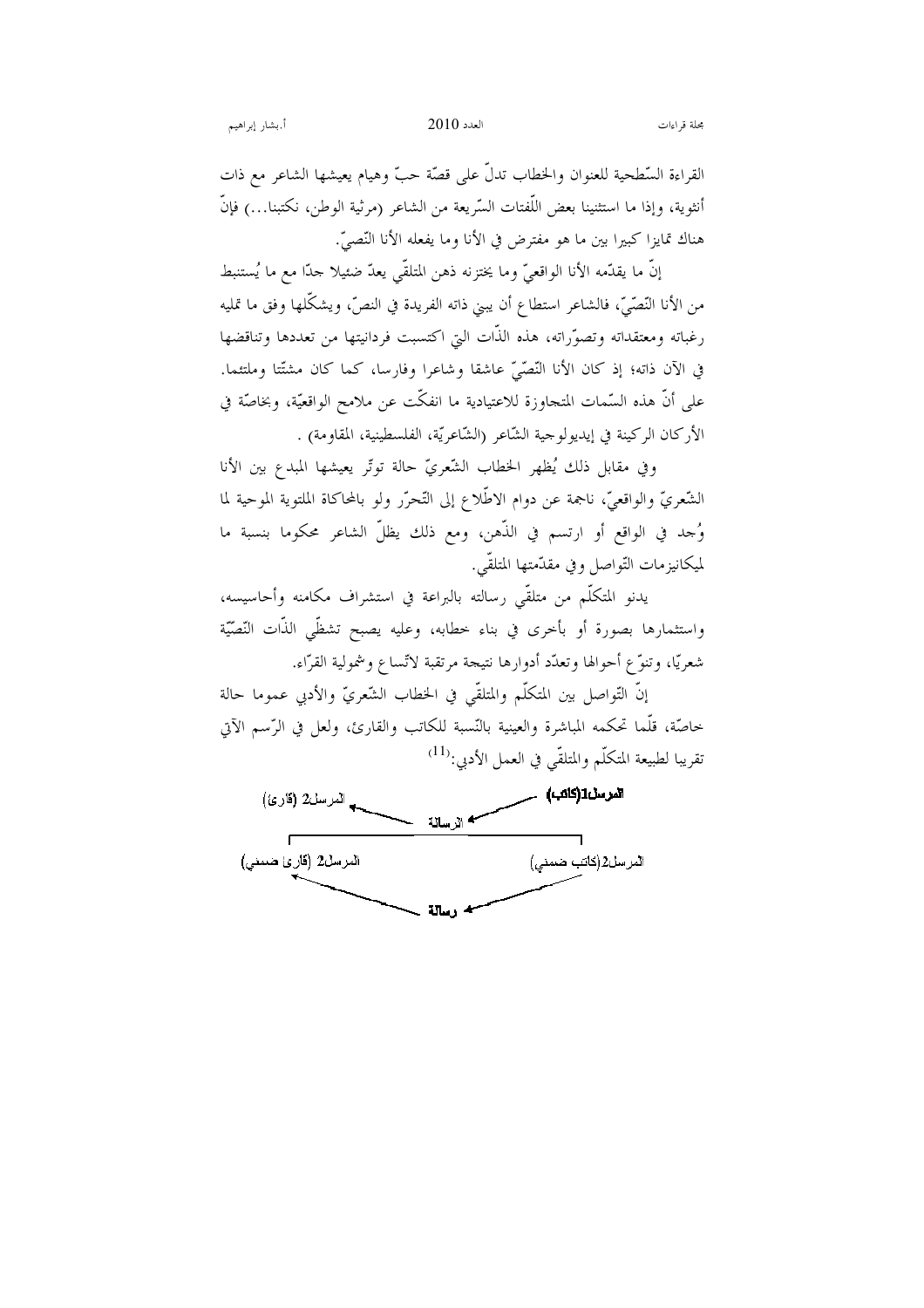المقــــــام الشعري بين الواقع والمتخيل

أ.بشار إبراهيم

حيث يلحظ افتراضية العقد المبرم بين طرفي التّواصل، فـــ«الأديب/الكاتب لا يعرف – في معظم الأحوال– شيئا عن متلقَّيه المفترضين، أو إنَّ ما يعرفه عنهم ضئيل نسبيا، كما أنّه يجهل كلّ الجهل المقام الذّي سيتلقّون فيه خطابه».<sup>(12)</sup>

واستكمالا لماهية المتكلَّم في الخطاب المدروس في علاقته مع القارئ، سنقدَّم أمثلة تبرز المقصدية وتحلّياها من حلال انتقائية العلامة، وقصدية التصّوير .

أ– قصدية العلامة:

المتأمّل سير الدّلالات في الخطاب يجد تواتر الألفاظ المتعلّقة بالطبيعة (البرتقال، قشر البرتقال، الصّحراء، حديقتي، القمح، الّماء، النّار، البحر، الرّمل، الفلّ، عرائش الأيك، سماد، النَّخلة، البيد، الغاب). وهذا الاهتمام لا يمكن أن يكون اعتباطيا أو عفويا، بل يخيّل إلينا أنّه استجابة لترعتين، ذاتية وحارجية: – تتعلَّق الأولى بحبِّ الشاعر للأرض والحنين إليها، وإلى كلِّ ما تدل عليه وترمز له من احضرار وهويَّة، وتجذَّر وأصالة، وارتفاع على الأرض ورفعة. – أمَّا الترعة الثانية فمركزها العقد المبرم افتراضا بين الشاعر والقارئ؛ فدرويش يعلم أن أغلب قرَّائه من العالم العربي، لذلك ينحاز قسرا وطوعا إلى استمالة القارئ عبر رومنطيقية فذَّة، تتَّحد فيها المحبوبة مع الأرض ويتمفصل بينهما العاشق/المقاوم في صناعة علاقات المقارنة والتشبيه.

ب– قصدية المقارنة والتشبيه:

تكشف التراكيب التشبيهية وبنيات المقارنة عن رؤية الشاعر للعالم، ثمَّ إنَّها تقنية ناجحة لاستثارة القارئ، وليس أدل على ذلك من قوله: سأكتب جملة أغلبي من الشهداء والقبل فلسطينية كانت..ولم تزل. $^{(13)}$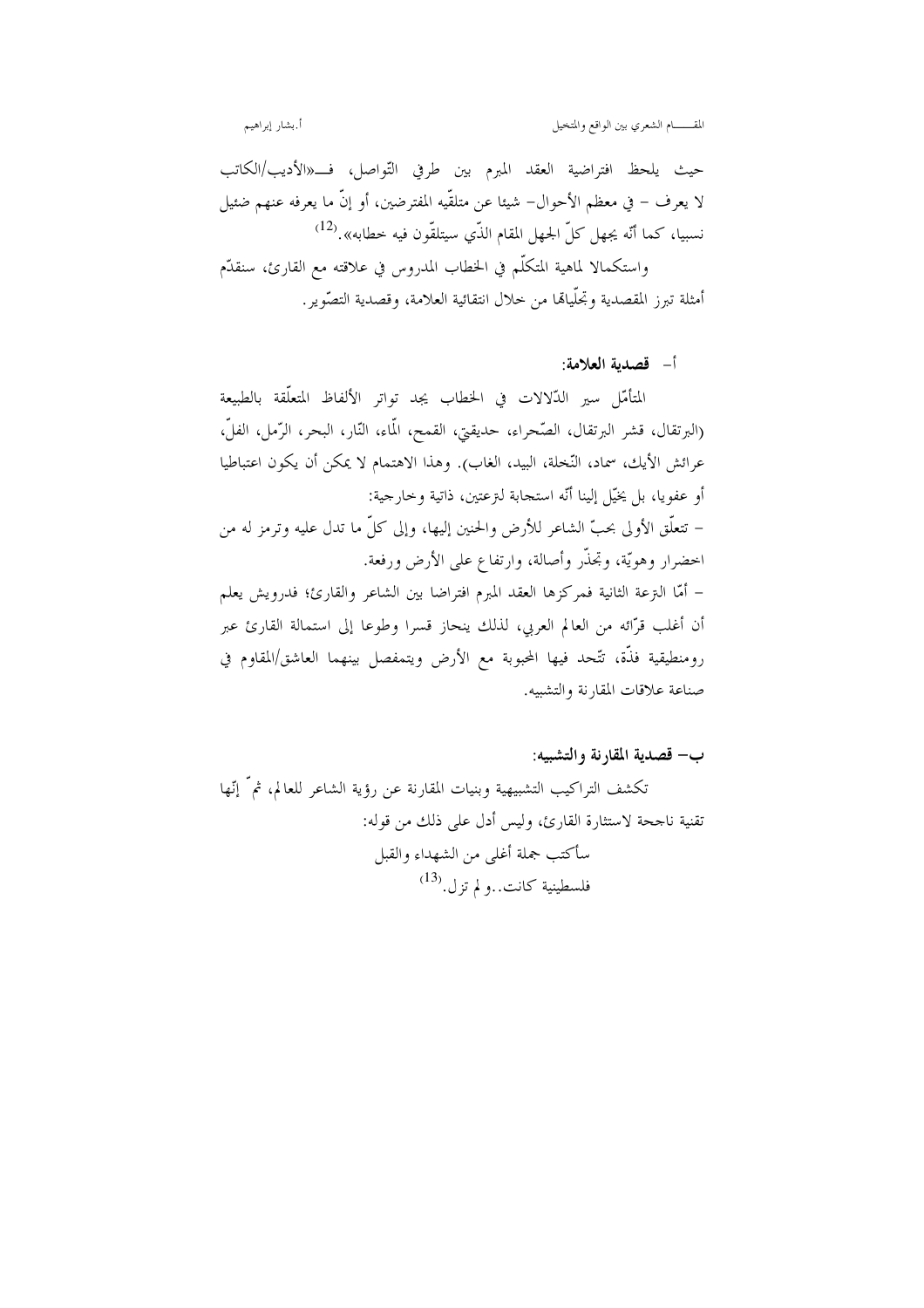مجلة قراءات

إذ إن الشاعر بمقارنته بين فلسطينية المحبوبة من جهة، وغلاوة الشهادة والحب من جهة أخرى، يكون قد وظَّف محاورَ رئيسة في تصوير مكامنه: – المحور الديني، تُبرزه الأبعاد الروحية والمكانة الخاصة للشهيد في الفكر الجمعي. – المحور العاطفي؛ تترجمه مكانة الحب والعشق لدى الإنسان. – المحور الديني – العاطفي؛ تظهر في تعلق الشاعر بأرضه روحا وعاطفة. ويعضد ما سبق قول الشاعر: وأنت كنخلة في اليال

 $2010$  العدد

فــــلا نعدم أنَّ الشاعر شبَّه محبوبته بالنخلة استجابة لمكانة النخلة في مرجعيته الفكرية، من حيث إلها وحدت مع العربي وارتبطت به، حتى صارت مرآة لشموخه ورمزا لأنفته وقوته، وعليه يكون توظيف رمز النخلة مبنيا على خلفية قومية.

2- المتلقّـــــــى: في كثير من الخطابات يكون المتلقّى غاية العملية التواصلية، ومركز اهتمام المتكلَّم؛ إذ لا يمكن أن يبني المرسل لغته دون أن يقصد شخصا معيِّنا، هذا المتلقى يتدحل في صياغة الخطاب بدرجات متفاوتة بحسب طبيعة المتلقى والخطاب في الآن ذاته.

والمتخاطبان في اللُّغة العادية يختلفان عنهما في اللغة الأدبية، فكثيرا ما يعرف المتكلم والمتلقى بعضهما بعضا في النّصوص العادية، ويبنيان تواصلهما على ميثاق معيّن ومعرفة مسبقة بخلاف ما عليه الحال في النصوص الأدبية. حيث لا ينكشف المعنى إلا بالتأويل، و«لا يعتبر تأويل الملفوظات في المنظور التداولي كترتيب وحدات مجملة للمعني، يكتفي المخاطَب بالتعرف عليها ودمجها، بل كشبكة من التعليمات التي تمكنه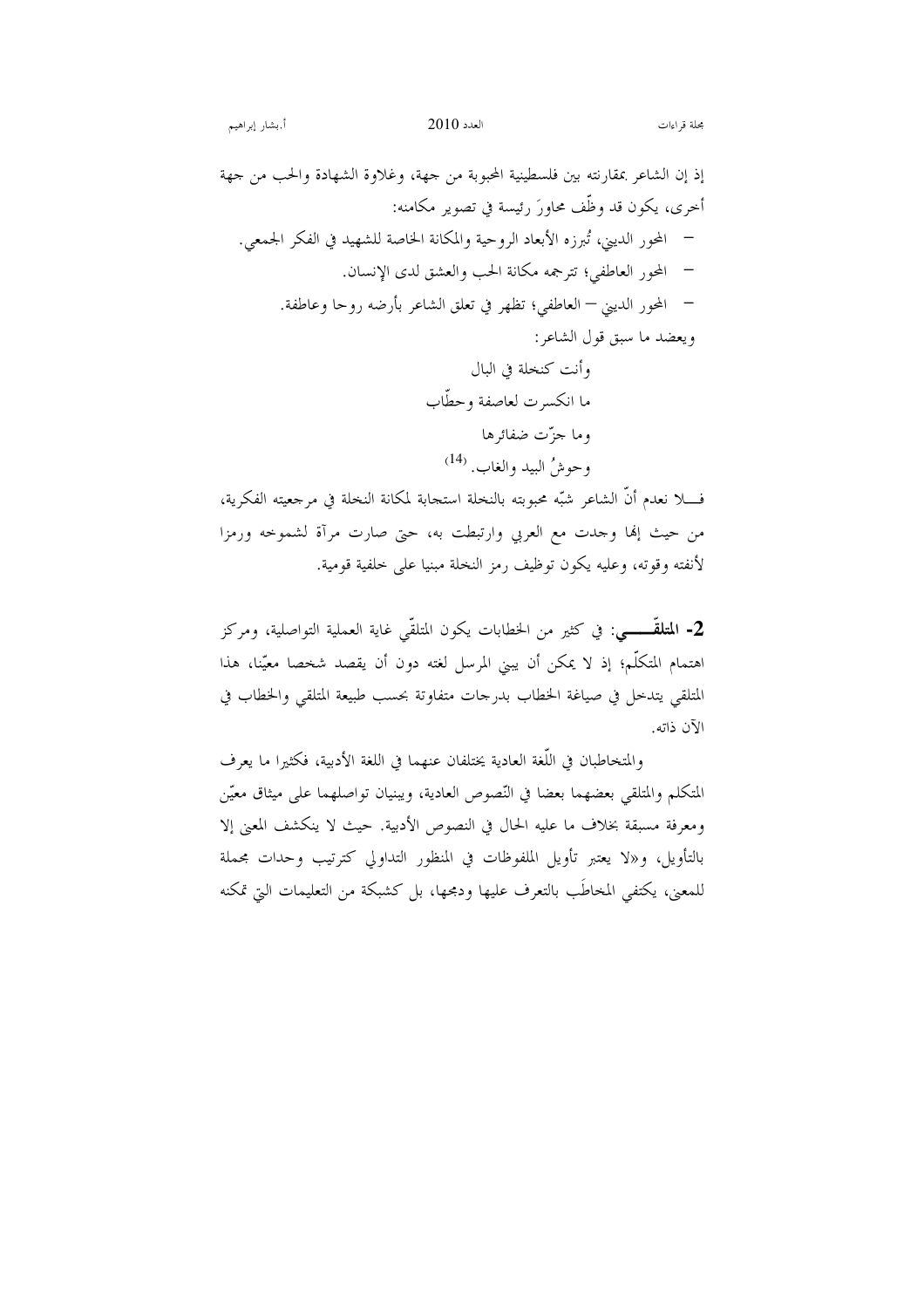المقــــــام الشعري بين الواقع والمتخيل

أ.بشار إبراهيم

من بناء المعنى، ويقدمها المتكلم كفرضيات موجهه إلى المرسل إليه وكفرضيات يوجهها المرسل إليه إلى المتكلم».<sup>(15</sup>)

– وممَّا سبقٍ يتشكَّل السَّوَّال الآتي: من هو المتلقَّى في الخطاب "عاشق من فلسطين"؟

أشرنا في حديثنا عن المقام إلى كون المتلقَّى عاما ومطلقا يمثِّله جمهور القرَّاء، الذَّين ما تنفك عنهم صورة الشاعر المقاوم المحبِّ لوطنه، ولكن إلى أيِّ مدى صدقت توقَّعَ القارئ وجهةُ الخطاب؟

توزَّعت نظرة اللَّسانيين والنَّقاد إلى القارئ على بضع شعب، كان فيها مقصودا، ونموذجيا، وحبيرا، ومثاليا، ومعاصرا، وضمنيا.<sup>(16</sup>)

ولعلَّ القارئ الضمني أكثر الأنواع استيعابا لطبيعة المتلقَّي الذي نحن بصدد استكشافه، ذلك أنّه «لا يكتسي أيّ وحود إمبريقي(Empirique)، لأنّه يقع داخل النصِّ ذاته، فالنصِّ لا يصبح متحقَّقا إلاَّ إذا قرئ في ظلِّ شروط التحقق التي يقدَّمها النص لقارئه الضمني».<sup>(17)</sup> وكذلك فَعل المتكلّم في الخطاب المعني عند تفاعله مع جمهور القرّاء، وليس أدلُّ على ذلك من لجوئه إلى الحذف والإشارة في أحايين كثيرة (فلسطينية كانت. ولم تزل، مرثية الوطن/نكبتنا/الميناء)، وما كان الشاعر ليلجأ إلى .<br>ذلك حيٍّ عقد ميثاقا افتراضيا مع المتلقى، فهذه الإشارات وتلك الفراغات تولُّد إحساسا قويًّا بضرورة فكَّها وملَّتها من لدن القارئ.

والنصِّ الأدبي–كما يؤكِّد امبرتو إيكو(E.Eco) – مفتوح، يترك لقارئه المبادرة على التأويل والحرية في فهمه وملء فراغاته، التي يتعمَّد إيجادها استعراضا لوظيفته الجمالية وتنشيطا للعبة القراءة، هذه الطريقة الجديدة التي تكاد تُعمّم على النّصوص الأدبية الحديثة تتيح للقارئ القدرة على استقصاء المعاني الممكنة والتأويلات المحتملة، ممَّا يجعله يتجاوز القراءة الأحادية ليحقَّق ما يسمَّى بالقراءة الجمع اللاَّمتناهية. ومن هذا المنطلق ذهب بارت إلى أن النص لا يخلد لكونه فرض معنى واحدا على أناس مختلفين، وإنَّما لكونه يوحى بمعان مختلفة لقارئ واحد، وتظلُّ رموزه مدعاة للتِّساؤل والتَّأويل عبر أزمنة متعدّدة<sup>(18)</sup> وأمكنة متنوّعة وظروف متمايزة.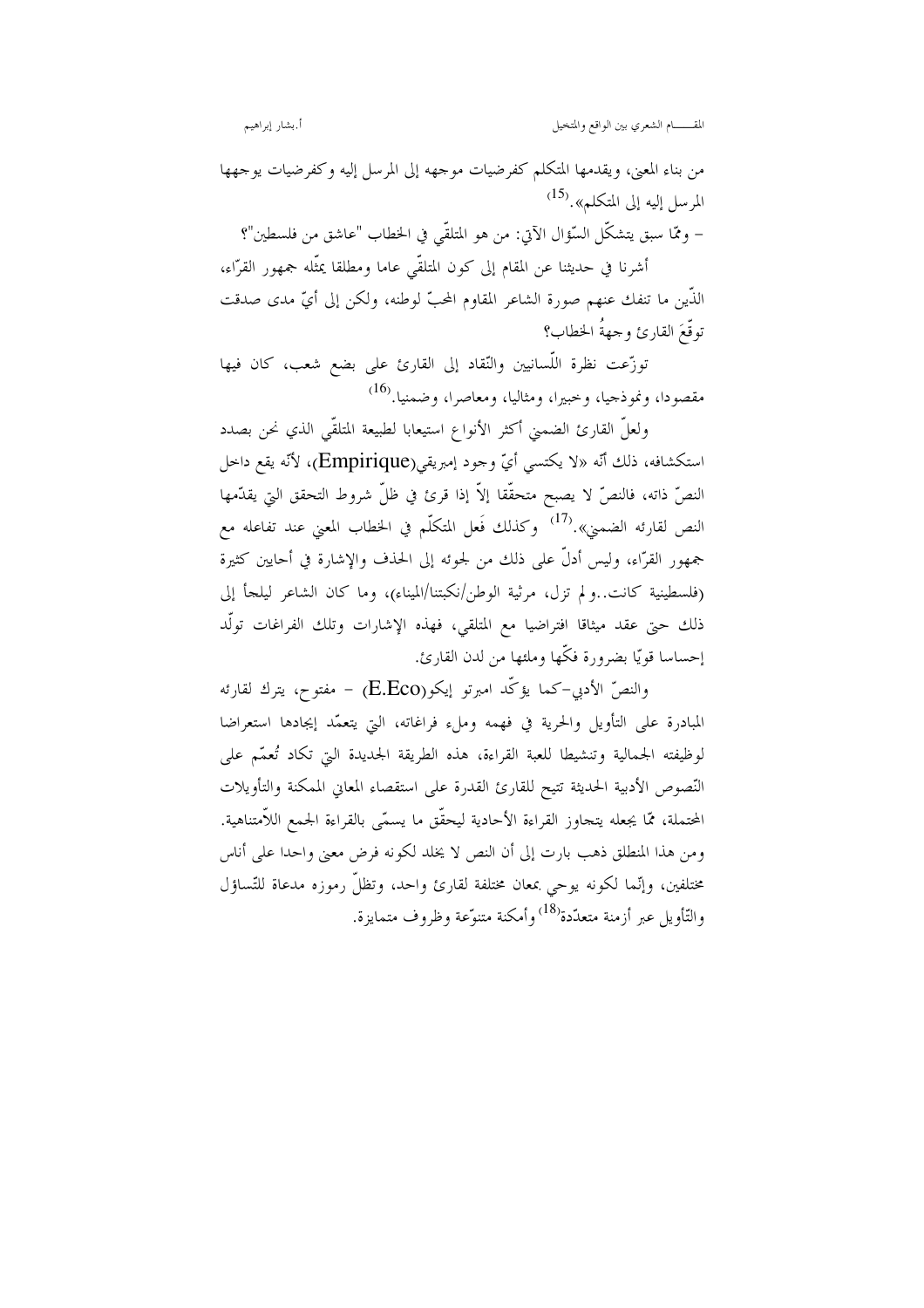إنَّ وحهة الخطاب الإجمالية ودلالته ورموزه تفضح إحساسا قويًّا بالغربة والتَّشتَّت وفقدان الهوية والتَّضحية، بلَّ لا يكاد يخرج معجم الشاعر عن هذا الإطار، ويستطيع القارئ العادي– على سطحية نظرته– إدراك هذا بدرجة ما، ويهتدي القارئ المتجرد من تاريخيته إلى استشعار ذلك، ولا يأل القارئ الضمني جهدا كبيرا في حل ألغاز الخطاب ودقائقه، ومع ذلك لا يزعم أحد منهم غلق النص والإحاطة به، فالنص قوة متحررة ينعتق من المنتج ولا ينجر مع المتلقى، ولا يركن إلى نسقه، إنه تداول اللُّغة بين المقاصد والبنيات والأفعال والتّأويلات، وأمور أخرى لّما تضبط بعد.

 $-2$ المتهمـــــــــان

لا يستقرُّ الزَّمان في النصوص عموما والأدبية منها خصوصا على حالة معيِّنة أو يُنظر إليه بمنظار محدّد ووحيد، فالزمان الواقعي تتلاشى ملامحه الأصلية، وتتشكّل مرّة أخرى تبعا للإطار التّخييلي الذي يصنع أحداث الخطاب ووقائعه، وكذلك الأمر بالنسبة لزمن إنتاج الخطاب وتلقيه؛ حيث تأخذان معنى السّطحية ومنحى العمومية، ومع ذلك يظل الخطاب الشعري يدين ولو بالتّلميح للقيد الزّماني الحقيقي.

يقسِّم الزَّمنِ إلى حهات عدَّة وبمقاييس شتَّى، ومن بين هذه التَّقسيمات وأوجزها تلك التي تجعل منه صنفين: <sup>(19)</sup> 1- زمن حارج نصّى: ويضم زمن الكتابة وزمن القراءة. 2– زمن داخلي أو زمن تخييلي. ولكلِّ منهما نصيب في صناعة زمان الخطاب، ولكن هل يستويان حضورا وفعالية؟

إنَّ زمن الكتابة في الحطاب المعنى هو عام1966، كما هو مثبت في الصَّفحة السابقة للقصيدة في الديوان، على أن هذا التاريخ لا تربطه بالخطاب صلة حاصة أو علاقة تفاعلية ترجمتهما سيرورة الأحداث في الخطاب أو معرفتنا بالعالم. وعليه تصير معطيات الواقعية الاجتماعية ضربا من الاعتيادية أو الثانوية، على الأقلَّ في هذا الخطاب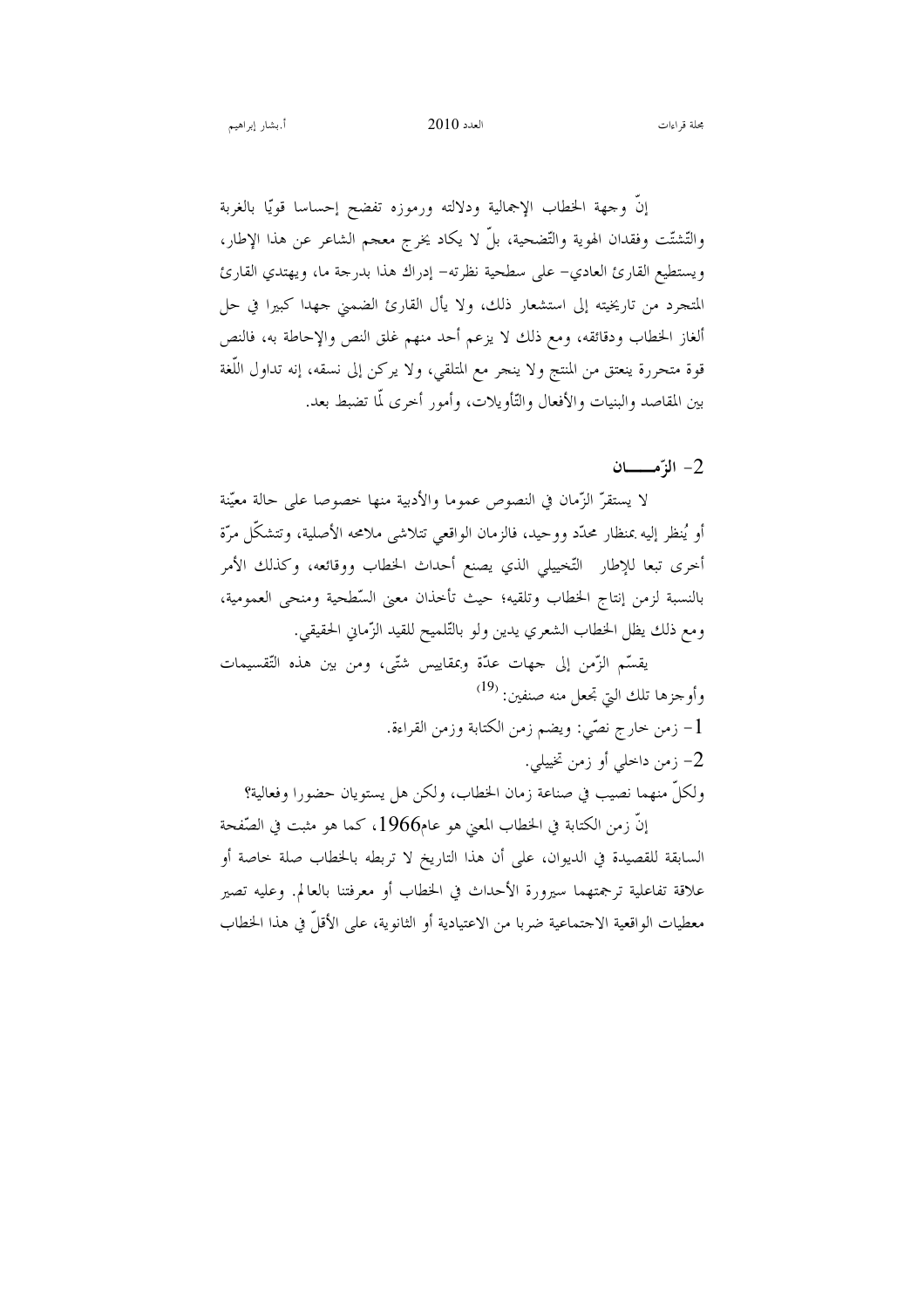وما شاكله من خطابات ً شعرية حديثة؛ لأنَّ الشاعر في زمن الكتابة ينظر إلى الحياة من طرف خفي، وقد يتجاهل الموقف الزمني لثلا يخلد شعره إلى المناسباتية فيركن إلى الانتهاء.

ولعلَّ في تخلَّى الشاعر الحديث عن هذه القيود مراعاةً لزمن القراءة؛ فقراءة الخطاب الشعرى تستمر كلما تولدت منه معان وإيحاءات حديدة. وعليه يتطلَّع المبدع إلى تخليد عمله عبر احتثاثه من الزمن الواقعي.

وفي مقابل الزمن الخارجي يضطلع الزمن الداحلي أو التخييلي بدور أكثر عمقاً وجمالية في تشكيل مقامية الخطاب الشعري، ويتمركز الزمن الداخلي في «صيغ الأفعال التامة والناقصة وكذلك ظروف الزمان وبعض البنى التركيبية الأخرى في الجملة، ولكنّ الأفعال تبقى أوفر تلك الوسائل دقّة واستعمالا».<sup>(20)</sup>

وبالنسبة للأفعال في حطاب "عاشق من فلسطين" فقد توزّعت على زمن ذي ثلاث شعب؛ دلَّ جزء منها على أحداث ماضية (منقضية ومستمرَّة)، ورصد جزء آخر وقائعَ آنية دينامية، واستشرف جزء ثالث المستقبل بنظرة تفاؤلية.

تعلَّقت الأفعال الماضوية بوضعيات سلبية، وعبَّرت عن وقائعَ مأساوية، وكأنَّ ماضي الشاعر مليءٌ بالمراهنات والأخطاء، التي كان سببها الرئيس العدوان الصهيوين على فلسطين(الشقاء أحاط بالشفة الربيعية، هاجر باب مترلنا، انكسرت مرايانا، لم نتقن سوى مرثية الوطن، رأيتك في أغاني اليتم والبؤس، ركضت إليك كالأيتام، كانت الدنيا عيون الشتاء، قمر تصلُّب في ليالينا…)، فهذه الأحداث وغيرها تلوح إلى تقلبات الواقع وتغيراته بعد سقوط الأرض تحت سيطرة الاحتلال. وعلى الرغم من ذلك يوجد في الماضي ما يستحق التذكر من أيام البطولة والمحد: وباسمك، صحتُ في الوديانْ:

حيولُ الروم!.. أعرفها  $^{(21)}$  وإن بتبدَّل المدان!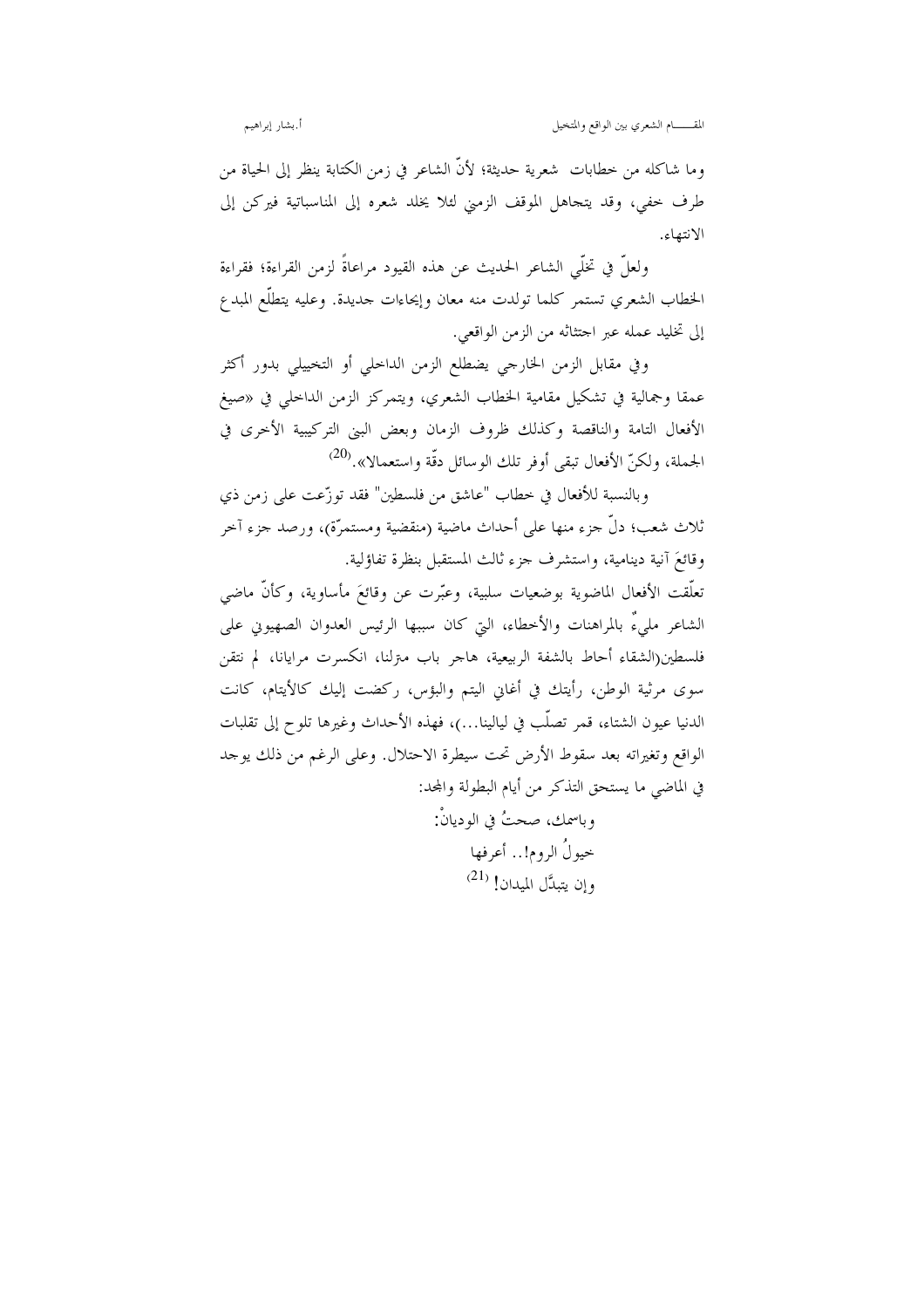أما الزمن الحاضر–وهو الزمن الغالب في الخطاب– فقد حسد حالة صراع وتوتر بين الشاعر ومشاهد المقاومة والاستسلام، وكذا صورُ الانتصار والافمزام (توجعني، أعبدها، أحميها، يشعل، نشرعها، نزرعها، تسحب، أكتب، أنقَّش...). إن هذه الأفعال ساعدت على إقامة علاقة تفاعلية بين العاشق والآخر من جهة، وبين الشاعر والقارئ من حهة أخرى، ولعلَّ في تركيز الخطاب على تسحيل الوقائع بالزمن الحاضر تحيينا لموضوع الخطاب، وبحثا عن حيويته في إطاره الآني التخييلي.

وفي خضم الحركية الزمنية للأفعال الماضوية والحاضرة بين السيرورة والانقطاع، وبين الدلالة على مجد غائب وصراع راهن، تستشرف أفعالٌ الغَدَ بمعاني القوة والانتصار (كلى لحمى إذا ما نمت يا ديدان، سوف أحيط منديلا، سأكتب، ليذكر حيلنا الآتي مساربه إلى البيت...).

وهكذا تتضافر جهات الزمن الثلاث على تباعدها وتشعبها في إنشاء زمن خاص للخطاب الشعري، تتناسق لأجله بنيات داخلية وخارجية، لتصنع انسجام أحداث الخطاب زمنيا.

3- المكسسان:

يستتبع الحديث عن الزمان حديثا عن المكان في الخطاب الشعري، وكلاهما يمثل ركيزة في بناء المقام، وفهم الخطاب. ويشغل المكان بعدا إستراتيجيا في حياة الناس؛ إذ« به يحيا الإنسان، فهو يتأثر ويؤثَّر فيه وينظمَّه ويتكيف معه، ولذلك فإنَّه يحتل حيّزا كبيرا في الاستعمال اللغوي العادي»<sup>(22)</sup>، والأعمال الفنية التي تعالج قضايا حق الوجود والتملك.

وتقوى الوشيجة الترابطية بين المكان والإنسان وتنكشف صورها عندما تتغير ملامح الأرض أو يفتقد الوطن، ويكون المعبّر عن هذه الحالة فنّانا عايش هذا التمايز واقعيا، ولَلْخطاب المدروس أبرز أنموذج لذلك؛ حيث إنّه يكاد يقتصر على تصوير الأمكنة بأدقَّ تفاصيلها (وراء الباب، العتبة، البيت، حجر…) وأوسع تحلياها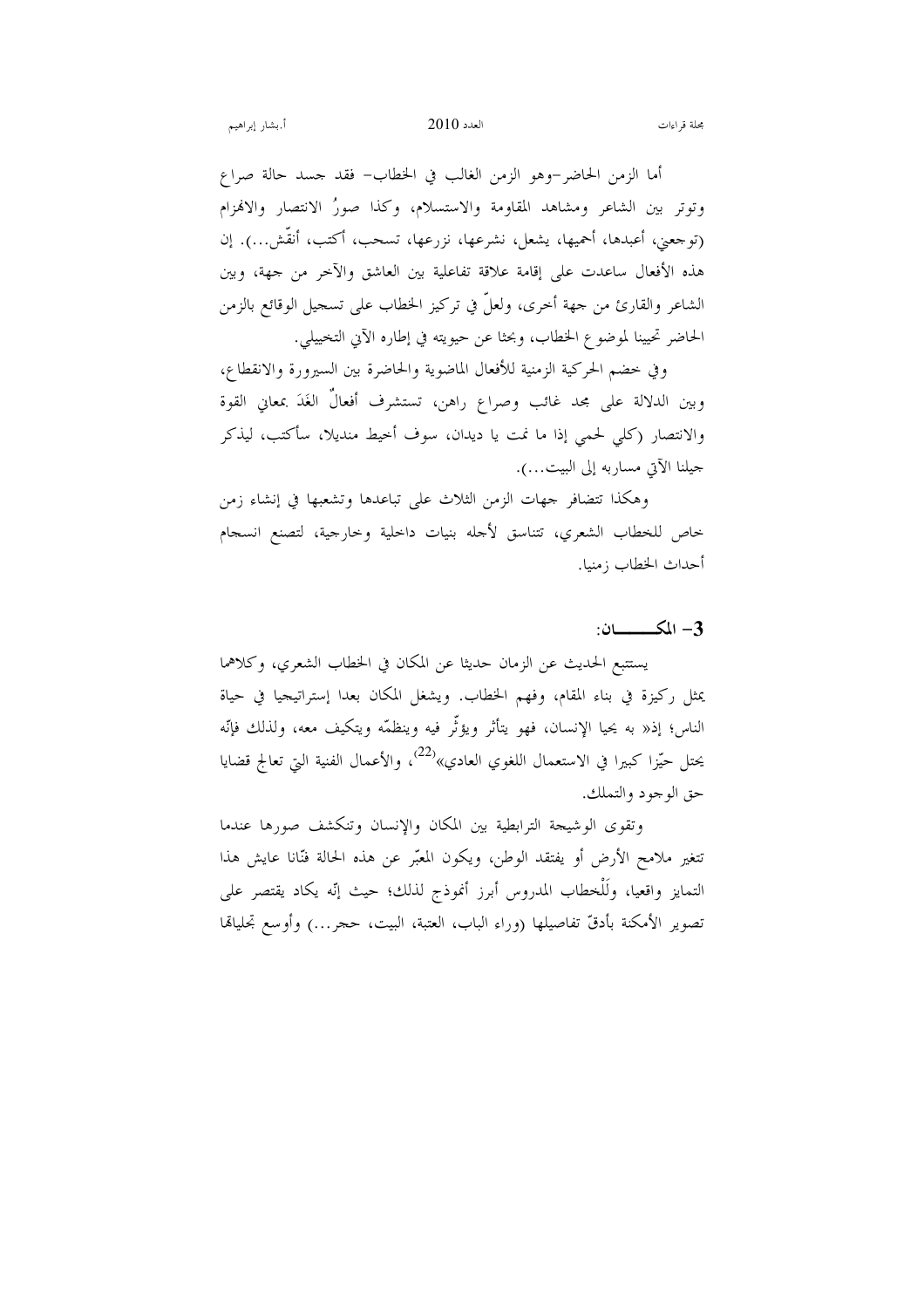أ.بشار إبراهيم

(الصحراء، الأرض، الوطن، الميدان...)، ولكن أغلب هذه الفضاءات مفقود أو شبه مفقود.

لقد أدت الفضاءات المكانية دورا تخصيصيا للأحداث، وعكست معانيَ تراود الشاعر بقوة، حتى تحققت على سطح الخطاب بشكل موسع؛ فمن العنوان الذي يعد مفتاح الولوج إلى النص، تتجلَّى أهمية المكان لدى الشاعر "عاشق من فلسطين". وقد استتبع ذلك تحديداتٌ مكانية عدة عكست معاني الغربة والأسى (الميناء، المنفي، السجن، العتبة الخريفية، جبال الشوك....) ومعاني الرغبة في الاستقرار والأمن (باب المترل، البيت،...)، في حين أكدت بعض الفضاءات حب الشاعر للفن(صدر الجيتار، دفاتري،...). هذا وقد دخلت التحديدات المكانية في بعض الوصلات مع مفاهيم غير متوقعة (وراء الليل والأوجاع، سطوح نكبتنا، العتبة الخريفية،...)، فأضافت جمالية شعرية صنعها امتزاج المكان بنفسية الشاعر وواقعه المسر.

| تخصيصه                       | المكان  | تخصيصه       | الفضاء     |
|------------------------------|---------|--------------|------------|
| الشوك                        | جبال    | القديمة      | دفاتري     |
| مرتبطة بالحزن<br>وألم الفراق | الأطلال | والأوجاع     | وراء الليل |
| الليل                        | مقاهي   | الدمع والجرح | شعاع       |
| الماء والقمح                 | حوابي   | الخريفية     | عتبتنا     |

إنَّ نَعْىَ الشاعرِ لتلك الأمكنة الواقعية والمتخيلة والمتراوحة بين الضيق والاتِّساع وبين الانغلاق والانفتاح، لا ينحصر على نطاقها الفيزيائي البحت، أو دلالاتما اللغوية وإنَّما يُحي معها ذكريات الطفولة وطعم الأسرة، ويرسم فيها معنى الأمل، وطريق الحرية.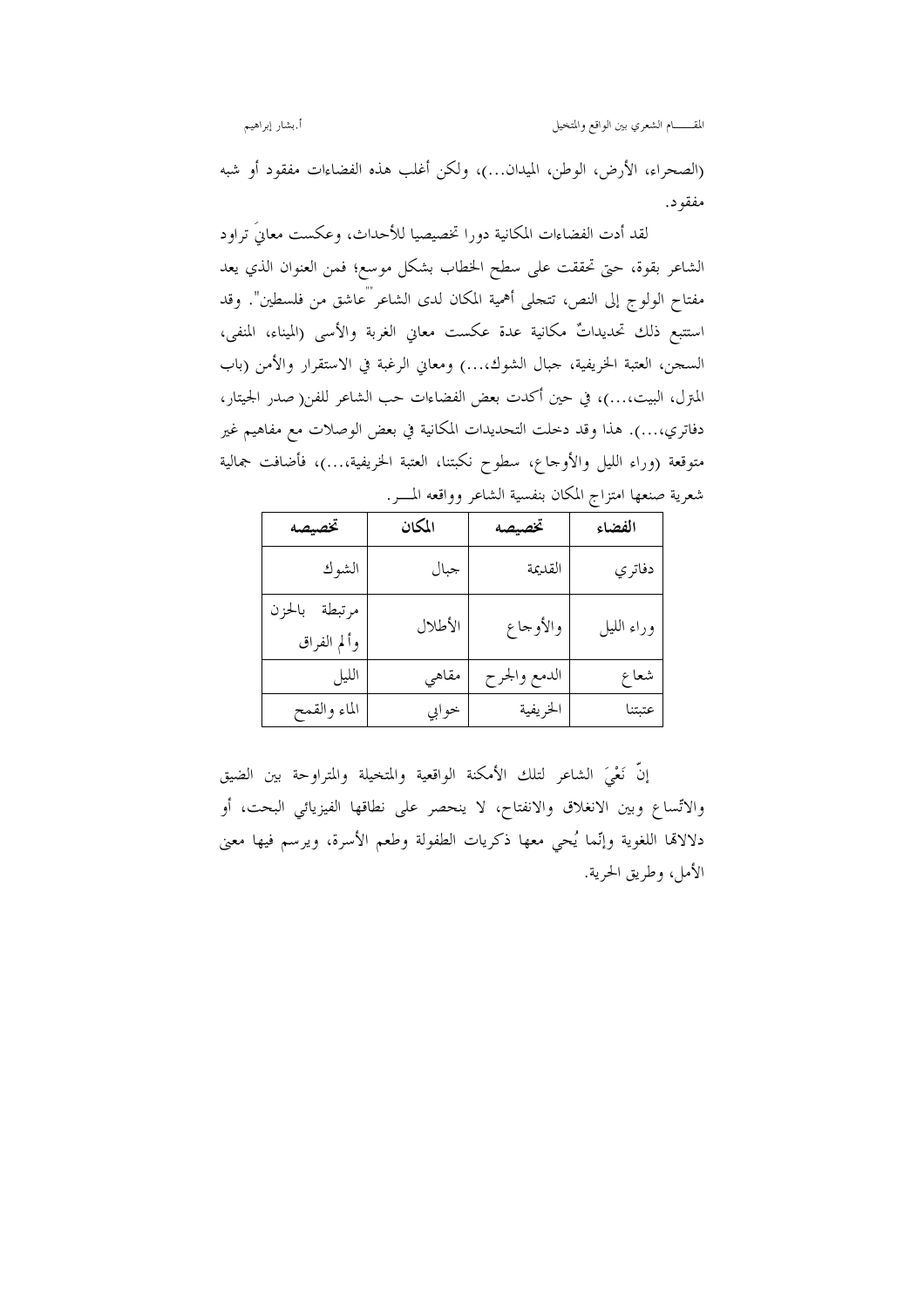أ.بشار إبراهيم

وصفوة القول إن الخطاب الشعري يصنع مقامه قطعةً قطعة، وتتساند عناصر التواصل المختلفة من متكلم ومتلق ومعرفة مشتركة بينهما وظروف الزمان والمكان، في فهم الخطاب ومعرفة مقاصده. ويتسم المقام الشعري في النصوص الحديثة بكونه ينحو إلى العمومية والإطلاق وقلَّما يتقيد بقيود الواقع، وقد أتاح لنا حطاب "عاشق من

فلسطين" إمكانية معرفة طرائق التفاعل بين الواقع الفعلي والخيال الشعري من حلال عمليات التفكيك والاختيار وإعادة التركيب والتوقع. ولعل هذه العمليات نجح في استثمارها الشاعر محمود درويش، أسهمت بشكل أو بآخر في خصوصية التجربة الشعرية لديه من حيث اكتسابُها قاعدةً جماهيرية عريضة تجمع المتلقى العام والخاص، ومن حيث سيرورثُها الزمانية والمكانية.

ولكن مهما قارب علماء لسانيات النص الفعلَ التواصلي بصورة تتضافر فيها العلمية والجمالية، ويتجلَّى على ضوئها الوعي الفعلي في صورة جمالية ممكنة يظل الخطاب الشعري يفيض جمالا وإيحائية كلما تحددت قراءته وتغير المقام

الهوامش والمراجع

<sup>(1)</sup> هاينه منه وديتر فيهفيجر، مدحل إلى علم اللّغة النّصيّ، ترجمة فالح بن شبيب العجمي، جامعـــة الملك سعود، الرياض- المملكة العربية السعودية، <sup>(</sup>دط<sup>)</sup>، 1419هـ- 1998م، ص61. <sup>(2)</sup> ينظر محمود أحمد نحلة، آ فاق جديدة في البحث اللُّغوي المعاصر، دار المعرفة الجامعية، الأزاريطة، . 2006، ص14. <sup>(3)</sup> ينظر جيليان براون وجورج يول، تحليل الخطاب، ترجمة محمد لطفي الزليطي ومـــنير التريكـــي، جامعة الملك سعود، الرياض — السعودية، <sup>(</sup>دط<sup>)</sup>، <sup>(</sup>دت<sup>)</sup>. ص35. عبد الهادي الشّهري، استراتيجيات الخطاب-مقاربة لغوية تداولية، دار الكتاب الجديسد المتحسدة، بنغسازي-ليبيســا، ط1، 2004،  $.47.45\,\mu$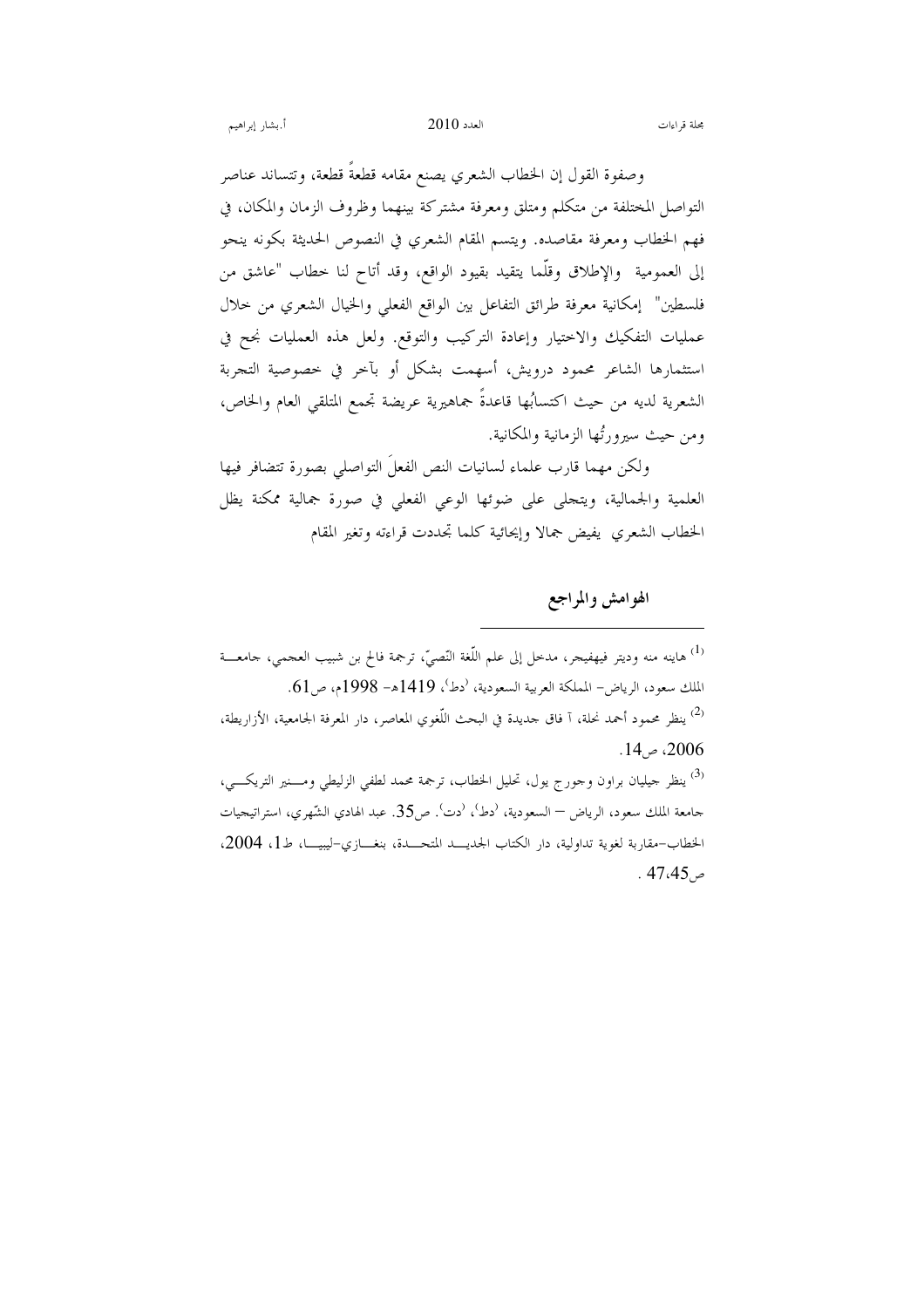<sup>(4)</sup> ينظر آن روبول وحاك موشلار، التداولية اليوم علم جديد في التواصل، ترجمــــة ســــيف الـــــدين دغفوس ومحمد الشيبان، المنظمة العربية للترجمة، بيروت-لبنان، ط1، جويليـــة، 2003، ص265،  $.266$ <sup>5)</sup> حسين خمري، نظرية النص من بنية المعنى إلى سيميائية الدال، الدار العربيــــة للعلــــوم ناشــــرون منشورات الاختلاف،ط1: 2007، ص 184. <sup>(6)</sup> على آيت أو شان، السياق والنص الشعريّ– من البنية إلى القراءة، دار الثقافة، الدار البيضاء، ط1،  $9,9,9,9$ ه – 2000م، ص <sup>7)</sup> عبد الهادي الشهري، استراتيجيات الخطاب-مقاربة لغوية تداولية، مرجع سابق، ص45. <sup>8</sup>) ينظر صلاح فضل، بلاغة الخطاب وعلم النّص، دار الكتاب المصري، القـــاهرة– دار الكتــــاب اللبناني، بيروت، ط1، 1425هـ-2004م، ص122. <sup>(9)</sup> ينظر ردة الله بن ردة بن ضيف الله الطلحي، دلالة السياق، أطروحة دكتوراه، جامعة أم القرى، المملكة الع بية السعودية، 1424هـــ، ص 604..  $134$ على آيت أوشان، السّياق والنّصّ الشّعريّ، مرحع سابق، ص $134$ . .<br><sup>(11)</sup> محمّد خطّابى، لسانيات النّص-مدخل إلى انسجام الحطاب، المركز الثقافي العربي، بيروت– الدار البيضاء، ط1، 1991، ص303.  $302$ المرجع نفسه، ص $^{(12)}$ 43) محمود درويش، الديوان، دار الحرية-بغداد، ط2، 2000م، ص43. .43) المصدر نفسه، ص43. رد.<br>در استخبار مقلکی کمیلة، کتاب الإمتاع والمؤانسة بین سلطة الخطاب وقصدیة الکتابة(مقاربة تداولیة)، دار قرطبة، المحمدية، ط1 1425هــ/2004م، ص 146. <sup>16)</sup> ينظر على آيت أوشان، السّياق والنص الشعري، مرحم سابق، ص105، 106 ، 107.  $107$  المرجع نفسه،  $^{(17)}$ .<sup>18</sup>) ينظر المرجع نفسه، ص108، 145. .158 ينظر المرجع نفسه، ص157،  $158$ .